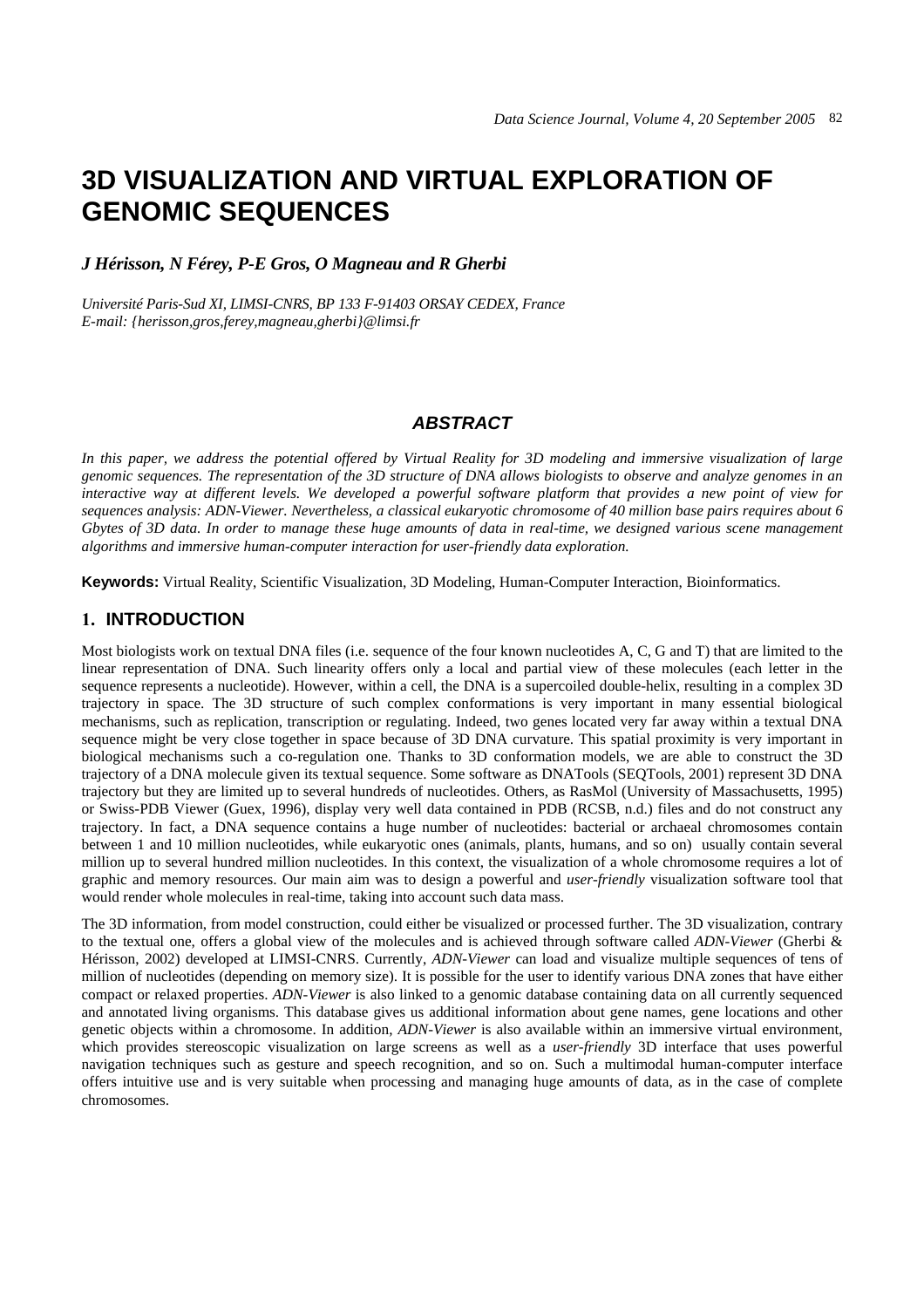In this paper, we will first describe some elementary concepts about genomic data, in particular DNA sequences (Section 2). Then, a review of the various computer-based representations will be proposed in Section 3. Section 4 will describe our virtual modeling of DNA and its multiple representations. In this section, we will also propose some new algorithms that deal with scene management that handle and visualize, at different levels, large chromosomes in real-time. Section 5 will present content-based exploration techniques for annotated DNA, in particular gene information. Finally, in Section 6, we will show that a large immersive environment can be very suitable for complex data analysis in the context of scientific visualization.

# **2. DNA** *IN VIVO*

DNA molecules are composed of four elementary molecules (or nucleotides), represented by four letters: A standing for *Adenine*, C for *Cytosine*, G for *Guanine* and T for *Thymine*. Moreover, DNA has a double-helix structure and is formed of two complementary strands (Watson strand and Crick strand) (Watson & Crick, 1953): when a *A* nucleotide is on one strand, a *T* nucleotide must be on the other strand, and when a *C* nucleotide is on one strand, a G nucleotide must be on the other one. Two complementary nucleotides are linked by hydrogen bonds and thus form a base pair (bp) or a plate. A textual DNA sequence represents only one of the two strands.

# **3. DNA** *IN SILICO*

## **3.1 3D Engine**

The 3D engine of our *ADN-Viewer* software takes both textual DNA sequences and the 3D conformation model as input, and it then outputs the 3D co-ordinates of each nucleotide. The 3D conformation model, established by Shpigelman, Trifonov & Bolshoy (1993), provides, for each dinucleotide (i.e. each succession of 2 nucleotides in the textual sequence), three angular values and a raise translation (Table 1). The first plate (base pair of two nucleotides) is placed at the origin of the graphical scene. By scanning the textual sequence in a linear way, *ADN-Viewer* computes the position and orientation of one plate, by applying Eq. (1) on the previous plate's position and orientation (Figure 1).

**Table 1.** Rotation angles of the 3D conformation model (in degrees). Each dinucleotide has 3 angle values associated with it. This set of values has been established from several experimental studies.

| <b>Dinucleotide</b> | Twist $(\Omega)$ | Wedge $(\sigma)$ | Direction $(\delta)$ |
|---------------------|------------------|------------------|----------------------|
| AA                  | 35.62            | 7.2              | $-154$               |
| AC                  | 34.4             | 1.1              | 143                  |
| AG                  | 27.7             | 8.4              | $\overline{c}$       |
| AT                  | 31.5             | 2.6              | $\overline{0}$       |
| CA                  | 34.5             | 3.5              | $-64$                |
| CC                  | 33.67            | 2.1              | $-57$                |
| CG                  | 29.8             | 6.7              | $\boldsymbol{0}$     |
| <b>CT</b>           | 27.7             | 8.4              | $-2$                 |
| GA                  | 36.9             | 5.3              | 120                  |
| GC                  | 40               | 5                | 180                  |
| GG                  | 33.67            | 2.1              | 57                   |
| <b>GT</b>           | 34.4             | 1.1              | $-143$               |
| <b>TA</b>           | 36               | 0.9              | $\overline{0}$       |
| TC                  | 36.9             | 5.3              | $-120$               |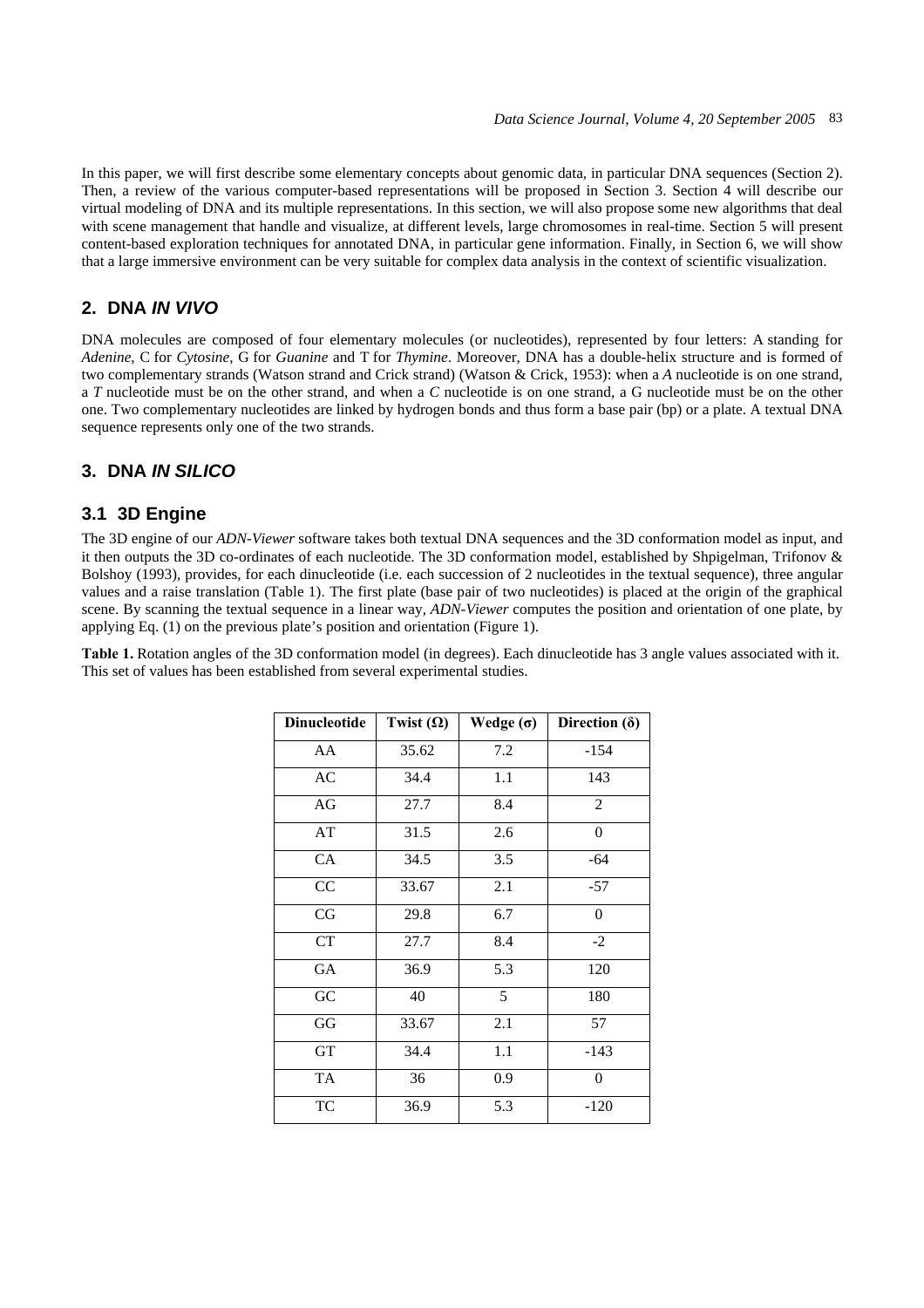| TG        | 34.5  | ر. ر | 64  |
|-----------|-------|------|-----|
| <b>TT</b> | 35.62 | ، ،  | 154 |

$$
M_{xy} = T(-\frac{h}{2}) * R_z(\frac{\Omega}{2}) * Q(\sigma, \delta - 90) * R_z(\frac{\Omega}{2}) * T(-\frac{h}{2})
$$
\n(1)

This equation defines a predictive algorithm for 3D DNA sequences. *T* is the vertical translation along *Z*-axis, *h* is the value of this translation (here *h*=3.39 Å). *Rn* is the rotation around *N*-axis and *Q*(α, β) = *Rz*(-β)\**Rx*(-α)\**Rz*(β).



Figure 1. Construction of the DNA's 3D trajectory.

#### **3.2 Data Storage**

For performance reasons, we have to store the 3D chromosome trajectory resulting from the previous computation. Besides, in order to perform quantitative processing (compactness, curvature…) on these trajectories, we need to know the spatial position and orientation for each plate. We use a 4x4 transformation matrix to represent orientation and translation information. It means that if we store a transformation matrix (4x4 double precision floating point) for each plate, a sequence of 10 Mbp needs  $10e^6$  bp  $*$  4 $*$ 4  $*$  8 bytes = 1.28 GB of memory. Nowadays, this is possible if we use PC workstations, with 2 to 4 Gb of memory. But this is not sufficient for bigger DNA sequences: for instance 100 Mbp represent about 13GB of 3D data. Indeed, in order to be biologically pertinent, we have to keep high data resolution. An initial solution to overcoming such a problem consists of storing, for each plate, a 3D point (3 double precision floating points) for position information, and a quaternion (Hamilton, 1843) (4 double precision floating points) for the orientation one. With this kind of data structure, a sequence of 10 Mbp only needs  $10e^6$  bp  $*(4*8 \text{ bytes} + 3*8 \text{ bytes}) = 560 \text{ Mb}$  of memory. Thus, on a computer that has 1 Gb of memory, we can load a sequence of about 20 Mbp. Presently, *ADN-Viewer* can load about *n*/50 Mbp, where *n* is the memory size.

#### **4. DNA** *IN VIRTUO*

*ADN-Viewer* offers 3 types of 3D DNA sequence modeling. The sequence may be visualized as a whole, partially (for instance a gene) or at a very local scale by displaying all atoms and atomic links of the considered nucleotides. The programming language used is C++, the GUI is managed by Qt (Trolltech, n.d.), while graphics are processed by pure OpenGL® code. *ADN-Viewer* can be processed on Linux, UNIX (IRIX®) and Windows® platforms.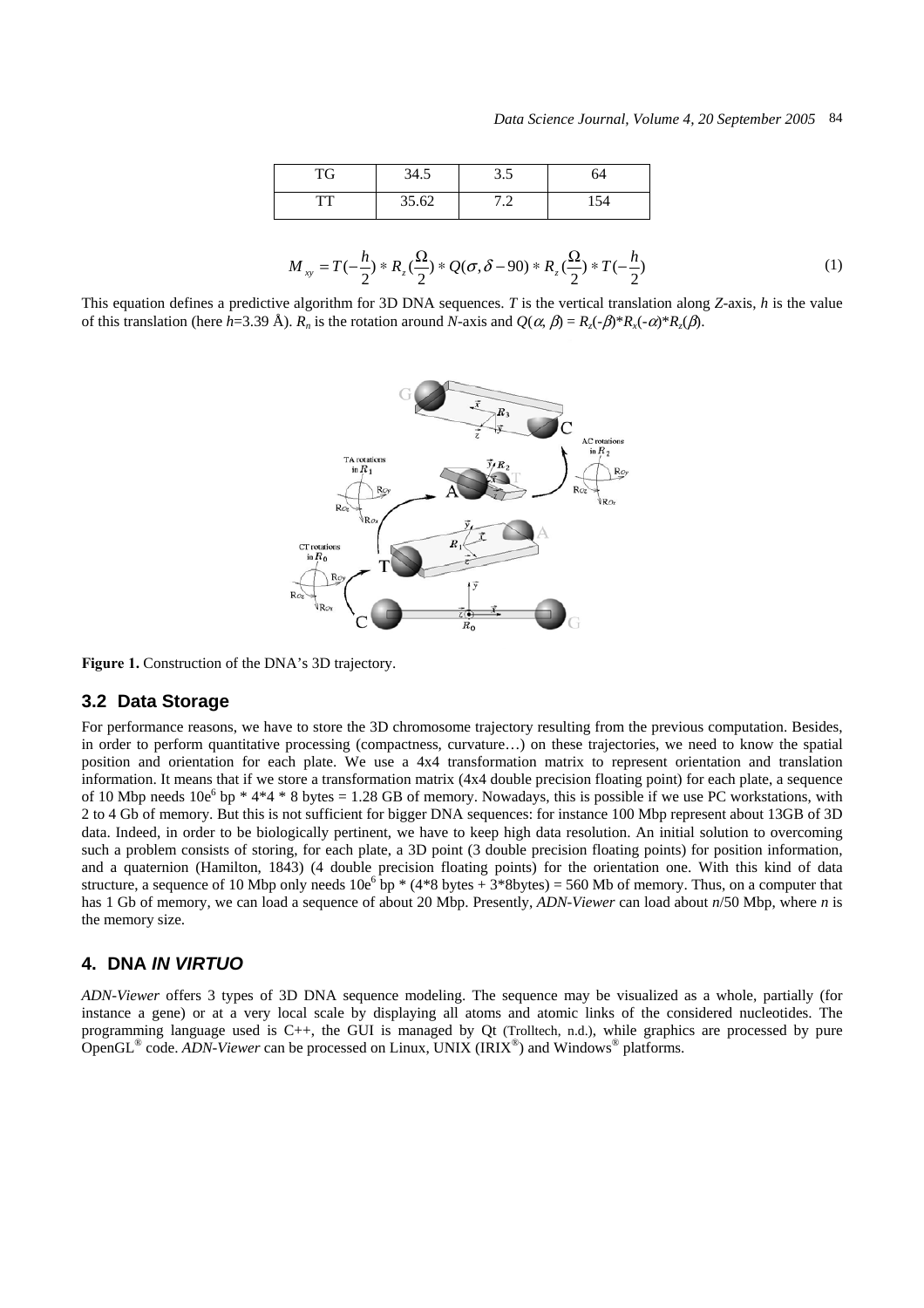# **4.1 Visualization at the Chromosome Scale**

As we have already said, visualization of a whole chromosome offers us a global point of view of the DNA molecule. The user can identify different areas, some of them show characteristics of compactness while others exhibit more relaxed ones (Figure 2).



**Figure 2.** Genomic visualization of *S. cerevisiae chrIII* (~300 Kbp). Area 1 is compacted DNA while area 2 is relaxed DNA.

In this genomic modeling, we only display the segments linking successive plates. Nevertheless, with a chromosome of 10 Mbp, 10 million segments per frame have to be displayed. In addition, about 15 frames per second (fps) are necessary for visual fluidity, even though it is well-known that a 25 fps rate is better. Consequently,  $10.10^6$  Mbp  $*$  25 fps = 250.10<sup>6</sup> segments per second have to be displayed. It is not possible to attain such a performance, even with powerful graphic cards. We will now describe how we have tackled this problem by proposing a new filtering algorithm.

#### **4.1.1 Scene management**

When a scene contains a lot of objects, it is difficult to carry out real-time rendering. In order to limit the amount of displayed data, the idea is to display a lot of object detail when the latter is close to the user, and to display a minimum of information when the object is far from him or hidden by another object. To implement these mechanisms, tree structures are often used. In fact, two kinds of scenes exist: hierarchical ones (for instance urban scenes) and non-hierarchical ones (for instance point clouds). For hierarchical scenes, tree leaves are atomic (basic) objects, nodes are subobjects and the root is the complete object. For non-hierarchical scenes that contain several objects, tree leaves represent objects and nodes represent geometric transformations or effects (lights and so on); in non-hierarchical scenes containing only one object (such as point clouds) tree leaves and nodes represent squares of scene volume. Tree structures are very useful because each object or scene square can be managed independently and are very powerful because we can eliminate the graphical rendering of entire subtrees. For non-hierarchical scenes, particular algorithms divide the scene into squares to form structures such as an octree (Wilhelms & Gelder, 1990), BSP tree or K-D tree and so on. Such algorithms are very efficient but are unfortunately very expensive computing-wise.

A scene that contains a 3D DNA sequence is different from those mentioned above. It is more akin to a points cloud rather than to an urban scene. Nevertheless, while the data are less dense than in an isosurface, the performance gain between the computational time of scene tree and rendering time is strongly reduced. On the other hand, a 3D DNA sequence is a linear strand that constitutes a volume. This means that each 3D point of a DNA sequence is only connected to the previous point and to the next one. So it is only connected to its linear next door neighbors whereas in an isosurface, each point is connected to its spatial neighbors to define a little triangle or a quad. In order to design a powerful scene management algorithm, the idea was to use the wire-like structure of a 3D DNA sequence to filter displayed data.

Uniform filtering provides poor rendering performances because of the DNA sequence's 3D topology. Consequently, we have to apply non-uniform filtering. The main idea is to detect a focused area "on the fly" during the filtering adaptation. For each point displayed, the filter selects which point to display next by performing this linear function: *d*/750, where *d* is the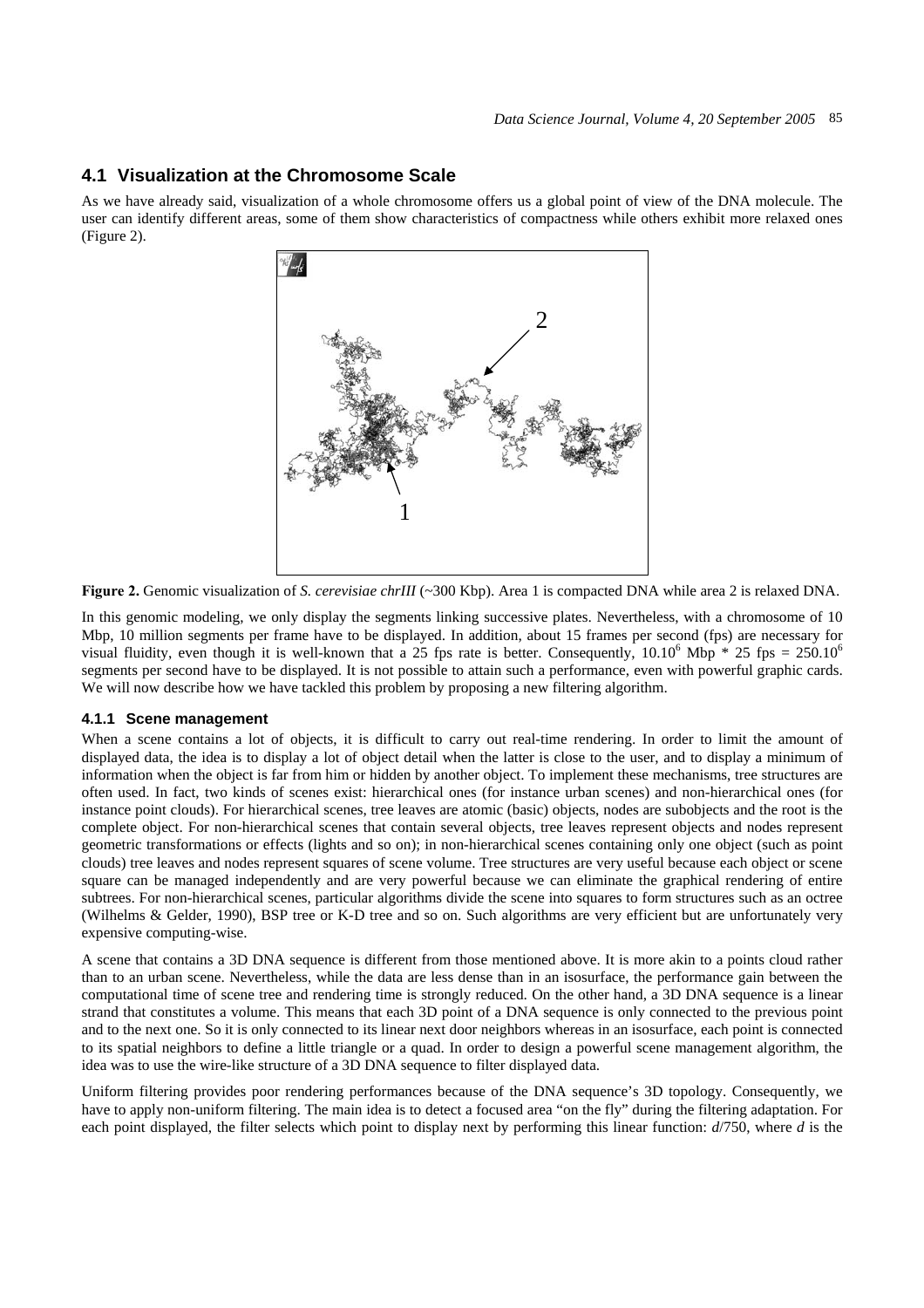distance between the user and the current point, and where the constant 750 has been determined experimentally. In this way, the closer an area is to the user, the more points to display it will contain; and the further away an area is from the user, the fewer points to display it will contain. At each user movement, the filtering computes a sample step before displaying the chromosome. The gain is difficult to evaluate because it depends if the user is close to a densely focused area or if he is far from any part of the chromosome. From experience, no visual distortions were observed and all DNA sequences were rendered in real-time, even 20 Mbp molecules.

#### **4.1.2 Optical distortions**

Due to the projection of an 3D object onto a 2D screen, some undesired optical effects may appear. By applying a fog effect, depth perception is augmented and the user has a better view of the chromosome's volume. However, even with a fog effect, the exact perception of a 3D geometrical feature of a DNA sequence is very difficult, especially because of the 2D projection of a 3D object. To overcome such an optical effect caused by 2D projection, the *ADN-Viewer* has a multiview interface to enable the DNA sequence to the observer from different angles of view (front perspective view, and front, left-side and under orthogonal ones). In Section 6, a more interesting solution based on stereoscopic visualization onto large screens is described.

#### **4.2 Visualization at the Gene Scale**

It is possible for the user to select a part of a chromosome (such as gene) in order to observe the double-helix of this part (Figure 3).





The non-uniform filtering described in Section 4.1.1 is again applied here to select which plate will be displayed. In addition, fog effect also increases the 3D perception of the gene structure.

### **4.3 Visualization at the Atomic Scale**

Nucleotides are composed of atoms that are not visible in the previous modeling. However, the user can select a small part of a gene and observe its atomic structure (Figure 4).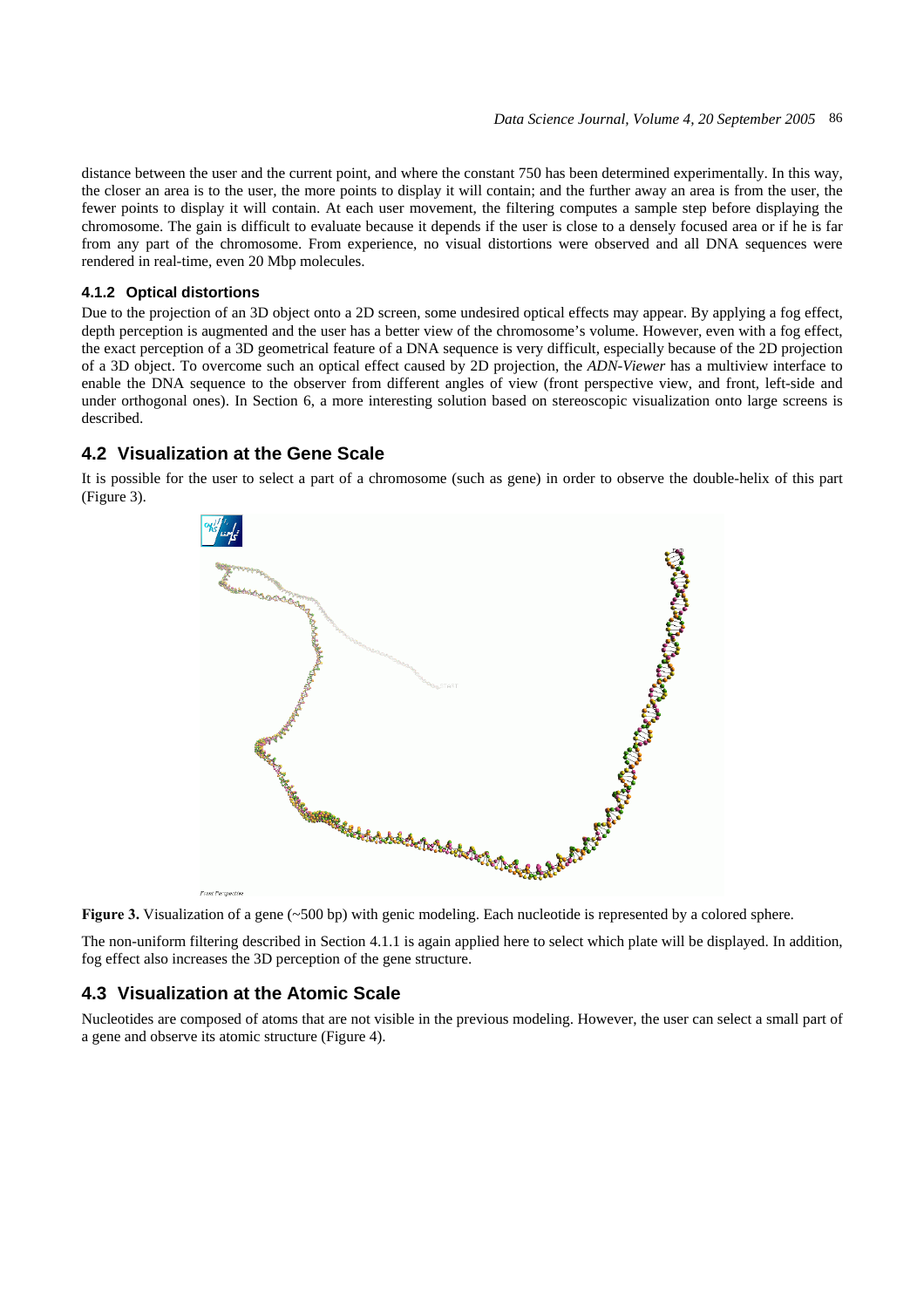

**Figure 4.** On the left, the full nucleic representation of part of a gene (10 bp). On the right, its wired-like nucleic representation.

Each DNA nucleotide is composed of several linked atoms, and the 3D co-ordinates of each atom are known exactly (from X ray experiments). From these biophysical experiments, complete 3D information is obtained and stored in a standard PDB file, which contains the 3D co-ordinates of every atom. Thus, we have the position and orientation of each nucleotide, geometric transformations are then applied and the plate is displayed.

Even if we only observe small sequences (10 up to 20 bp) in the full nucleic modeling, there are many geometric objects to display. One plate alone has about 70 spheres intersecting with one another. For good modeling, spheres are constructed from at least 500 triangles which therefore represents about 35000 triangles per plate. With a 10 bp sequence for example, we have to display 35000 triangles  $*$  10 bp  $*$  25 fps = 8.75e<sup>6</sup> triangles per second. Again, it is very difficult to obtain satisfactory performances with current graphic cards. Consequently, as spheres intersect with one another, we have to eliminate the hidden triangles. Because the positions, centers, radius and atomic links (we use chemical structure of a plate) are all known, we can apply the algorithm described below and illustrated by Figure 5:

```
 All triangles are initially considered as hidden 
for each plate p
  for each sphere S0
    for each sphere S1 connected to S by an atomic link 
     for each triangle t of sphere S_0 for all vertices v of triangle t
         if d(v, C_1) > R_1 then the triangle t is visible
```
where  $C_i$  and  $R_i$  are respectively the center and the radius of sphere *i*, and  $d(P_0, P_1)$  is the Euclidian distance between the 3D points  $P_0$  and  $P_1$ .

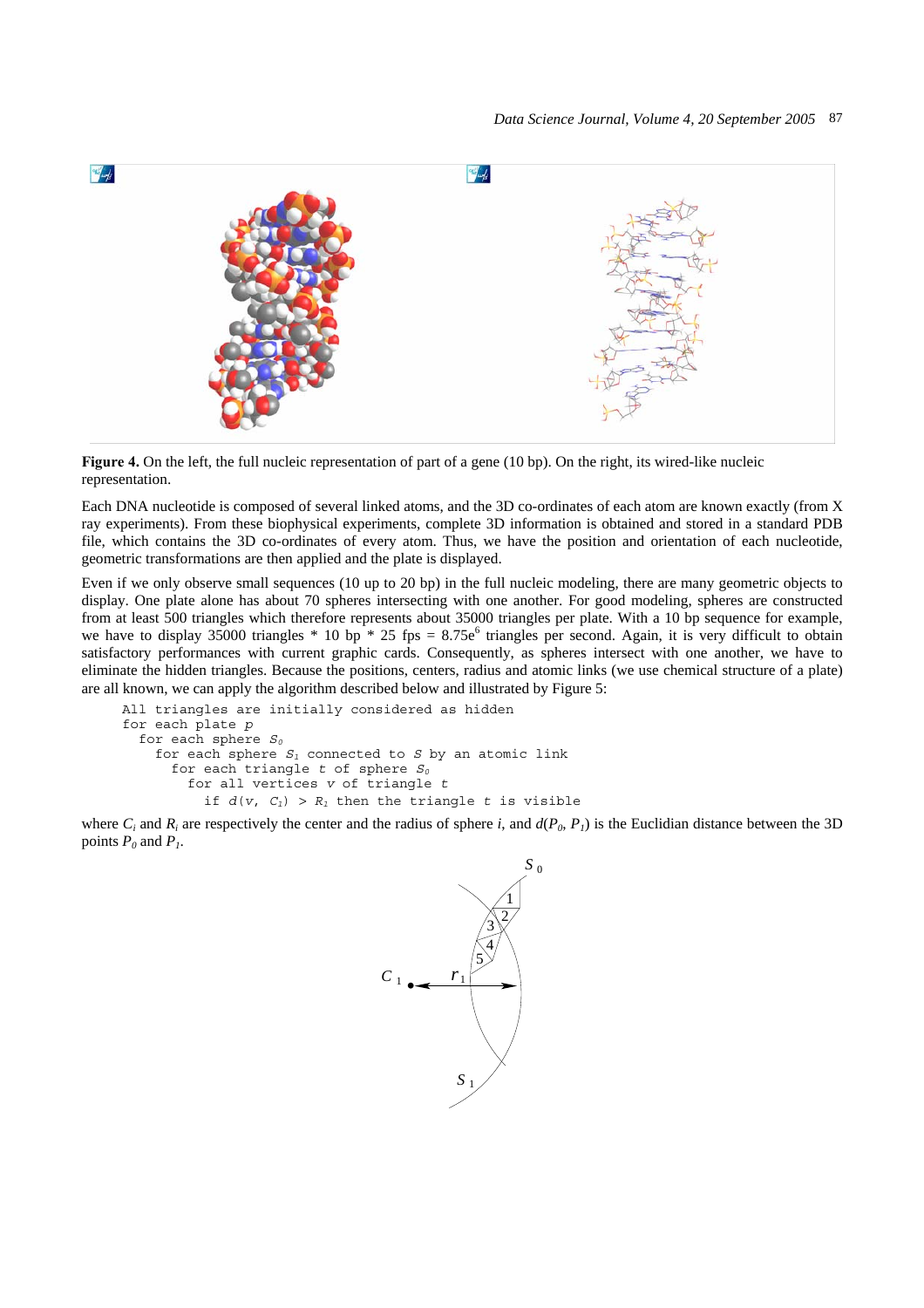**Figure 5.** Depiction of hidden triangles of sphere  $S_0$ . In this case, triangles 1, 2 and 3 will be visible because all or some of their vertices are outside sphere  $S_l$ . Triangles 4 and 5 will be hidden because all of their vertices are inside sphere  $S_l$ .

All hidden triangles are deleted from the data structure, thanks to information indicating which triangle is visible and which is not. Because only four kinds of plate (A-T, T-A, C-G and GC) exist, the algorithm is thus applied in the initialisation phase. Hence, we obtain about a 30 percent reduction of computed data, which represents approximately over 5e<sup>6</sup> triangles per second to display a 10 bp sequence.

Because our topological database is static, we can optimize the rendering. With recent  $n$ Vidia<sup>®</sup> graphic cards, we can use OpenGL® (Neider, Davis & Woo, 2001) extensions (**glLockArraysEXT** and **glDrawElements**) that store 3D data directly in video memory and compile structures to optimize the render time. With these extensions, on a scene that contains 35,000 triangles, we can obtain a gain of 30 per cent in comparison with previous performances.

# **5. GENOMIC CONTENT-BASED EXPLORATION**

A trajectory is the basic information about a DNA sequence. However, a chromosome can be modeled according to its collection of genes and intergenic areas. Moreover, several biological signals, patterns or motifs constitute the functional content of these chromosomes. We will describe how we represent this type of information by offering the user genomic content-based exploration.

# **5.1 Interfacing the ADN-Viewer with a Genomic Database**

We have developed a genomic database called *GenoMEDIA* (Gros, Férey, Hérisson & Gherbi, 2004) that stores annotated DNA sequences containing information about DNA sequences and gene positions and names. Thanks to SQL queries, the *ADN-Viewer* can download any requested annotated sequence in order to augment the visualization (Figure 6). Such augmented representation is very useful for biologists when performing supplementary genomic studies. For example, two distant genes in a textual DNA sequence could be close together in 3D space, due to the DNA folding up.



**Figure 6.** 3D Visualization of *Scerevisiae chrMT* (~50 Kbp). Genes are displayed in white and intergenic areas are in black.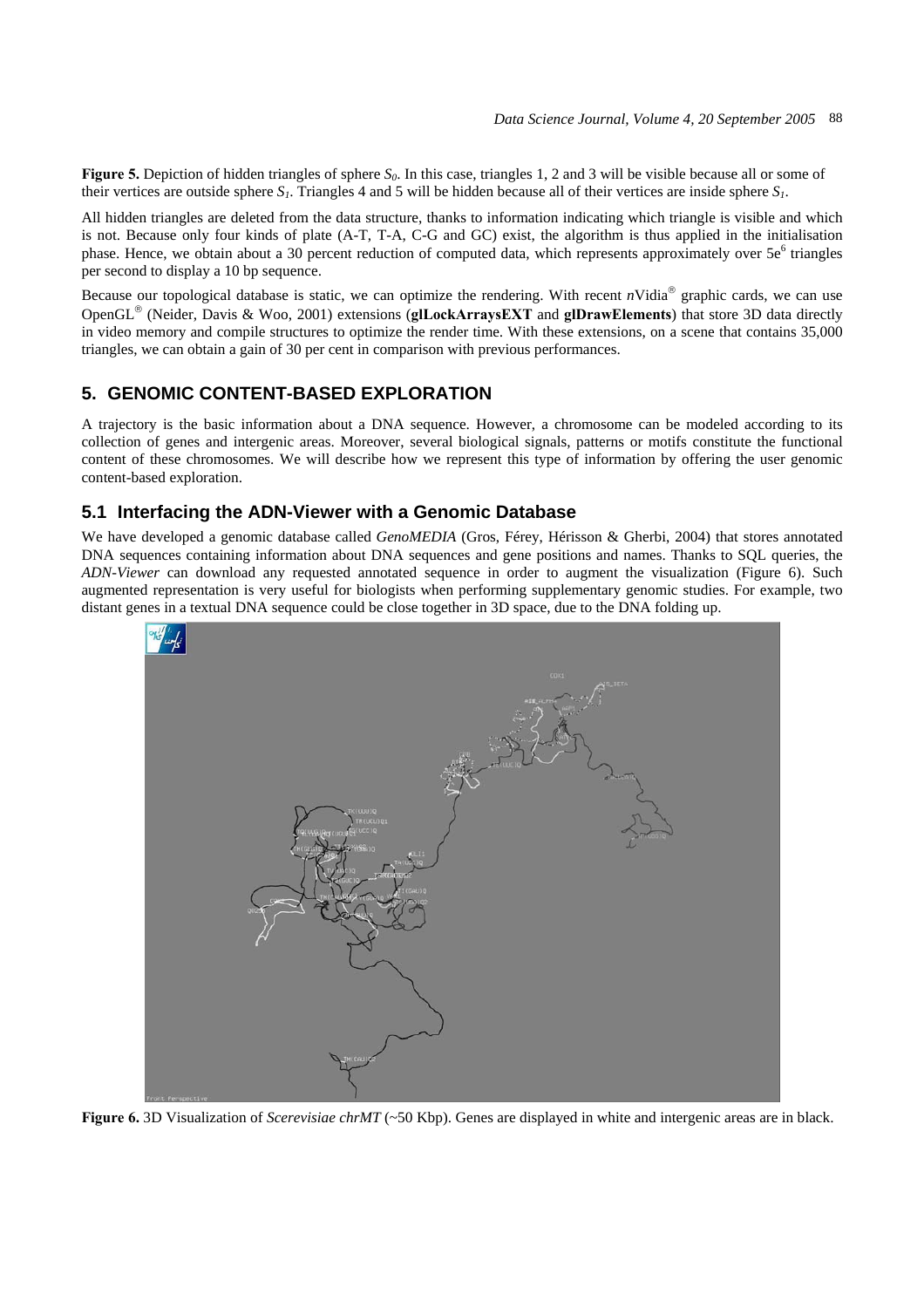The filtering process described in Section 4.1.1 does not take into account the gene positions within the chromosome. In particular, important information about where a gene starts and stops could be not displayed. Genes are displayed in a different color than intergenic areas. So filtering provides a graduation of color at gene positions, which can distract the user when he wants to observe exact gene positions during genomic visualization. To overcome this problem, we must force the display of the first and last point of each gene. In addition, with this representation, the user can designate and select any gene by mapping a mouse pointing in 3D space (Figure 7).



**Figure 7.** Gene designation by mouse pointing (on the left) and selection by mouse clicking (on the right).

On the request of biologists, the *ADN-Viewer* now offers the possibility of displaying several chromosomes at the same time. This functionality is useful when comparing all the chromosomes of a single eukaryotic genome (17 for *Saccharomyces cerevisiae*), or several chromosomes from different organisms. Each chromosome has its own modelview matrix and can thus be manipulated in an independent manner from the others and display additional information. This multi-chromosome visualization also allows a bioinformatic comparison of chromosomes in terms of compactness or other geometrical features. However, this visualization is not exploitable on a desktop screen and so genomic analysis is unavailable to biologists. Two limitations can be listed: firstly, a classical desktop screen has a very limited visualization space, and secondly, even if the objects are modeled three dimensionally, only 2D projections are perceived on these screens. Real 3D perception could help us to overcome such limitations.

## **6. IMMERSIVE EXPLORATION**

Of course, we have some 3D perception when objects move (manipulations). Nevertheless, the main perceptual tool that provides 3D visualization is a stereoscopic one. Human beings obviously perceive real 3D objects, thanks to binocular vision. So, when the user observes 3D objects on 2D screen, depth perception is appreciably affected. Besides, if the user interacts with objects using classical devices (e.g. keyboard and mouse), he cannot manipulate these 3D objects easily. Classical human-machine interaction paradigms are well adapted for desktop environments. However, they are useless when 3D objects are manipulated in 3D space. Stereoscopic mechanisms and large visualization areas make it possible to significantly decrease the gap between the virtual world and the real one. For these reasons, the *ADN-Viewer* was integrated within the LIMSI Virtual Reality platform (LIMSI-CNRS, 2002). This immersive platform is made up of two components: the hardware and the software architecture. For the hardware, we use two rear-projected orthogonal screens (2mx2m in size) and a SGI Onyx2® as graphical computer. This hardware device is managed by middleware called *EVI3D* developed at LIMSI-CNRS (Touraine, Bourdot, Bellik & Bolot, 2002). This middleware includes two different parts. The first part handles the geometric kernel that manages the model's views and projections on screens. The second part (*VEServer*) manages various 3D and immersive devices such as the data glove for gesture recognition, a speech recognition system, a 3D position and orientation tracking system, an immersive mouse, and so on. DNA chromosome exploration and perception are significantly increased (because of large screens, stereoscopy, 3D human-machine interfaces, multimodal interaction and so on) allowing the user to completely focus on his main task. Another potentially powerful interaction is *via* the interfacing of the vehicle paradigm *HCNav* (Bourdot & Touraine, 2002) with *ADN-Viewer.* It consists of navigating in the virtual world hands free. Thanks to tracking head position and orientation (captured by Flock of Birds® fixed on stereoscopic glasses), the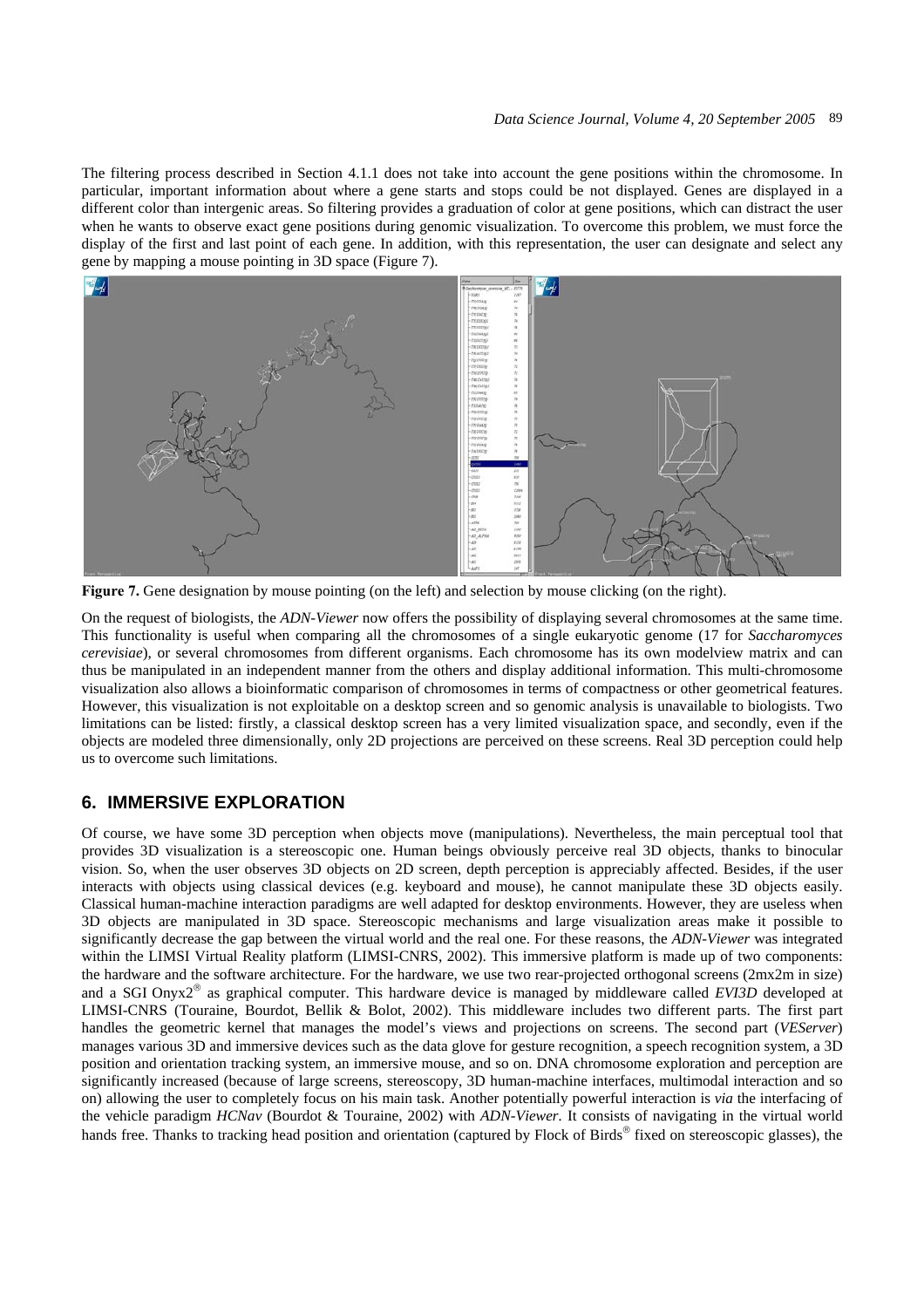user can drive the vehicle in the virtual world with his head and body movements. This tracking system is also used to dynamically adapt the stereoscopic view according to the user's position and orientation. Such navigation offers us two advantages: the user does not need to use the mouse to observe a chromosome any longer, and he can use his hands for other tasks (Figure 8) such as gene designation or selection.



**Figure 8.** *HCNav* system allows free-hand interaction.

For other kinds of interaction (grasping, selection and so on), many other devices could be used, such as speech commands or data gloves for objects manipulation. The *ADN-Viewer* also offers the possibility of using a 3D pointing device called the WANDA**TM**. It has proved very useful in drawing a virtual ray that has as its origin the WANDA**TM** and for direction the orientation of the device, designates or selects any object while navigating.

# **7. CONCLUSION AND FUTURE WORK**

In this paper, we addressed the potential offered by Virtual Reality and scientific simulation for 3D modeling and the immersive visualization of large genomic sequences. Advanced work on 3D data modeling and structuring was proposed. The representation of DNA's 3D structure allows biologists to observe and analyze genomes in an interactive way at different levels: from gene to chromosome. We developed a powerful software platform (*ADN-Viewer)* that is used by biologists for sequences analysis. This software manages huge amounts of data in real-time thanks to new scene management algorithms and uses immersive human-computer interactions to enable *user-friendly* data exploration. The *ADN-Viewer* is currently being validated by CNRS in order to make it available for the bioinformatics community.

In the future, further work will deal with the modeling and visualization of a fully annotated DNA sequence (genes, promotors, enhancers, transposons, introns, exons and so on). The problem that remains to be resolved is how to visualize 3D information (the DNA double-helix) with textual annotations that are not 3D (names, biological origin, function and so on). In an immersive environment, all visualized objects have to appear in 3D to stop the user from alternating between flat 2D text and 3D objects and to reduce his cognitive load.

Future work would also include investigating the use of a PC-based graphical cluster to display very large DNA sequences (several hundred millions of base pairs, for plants, animals and human organisms). To achieve a smart collaboration between the cluster nodes, research in databases and distributed application domains will be required.